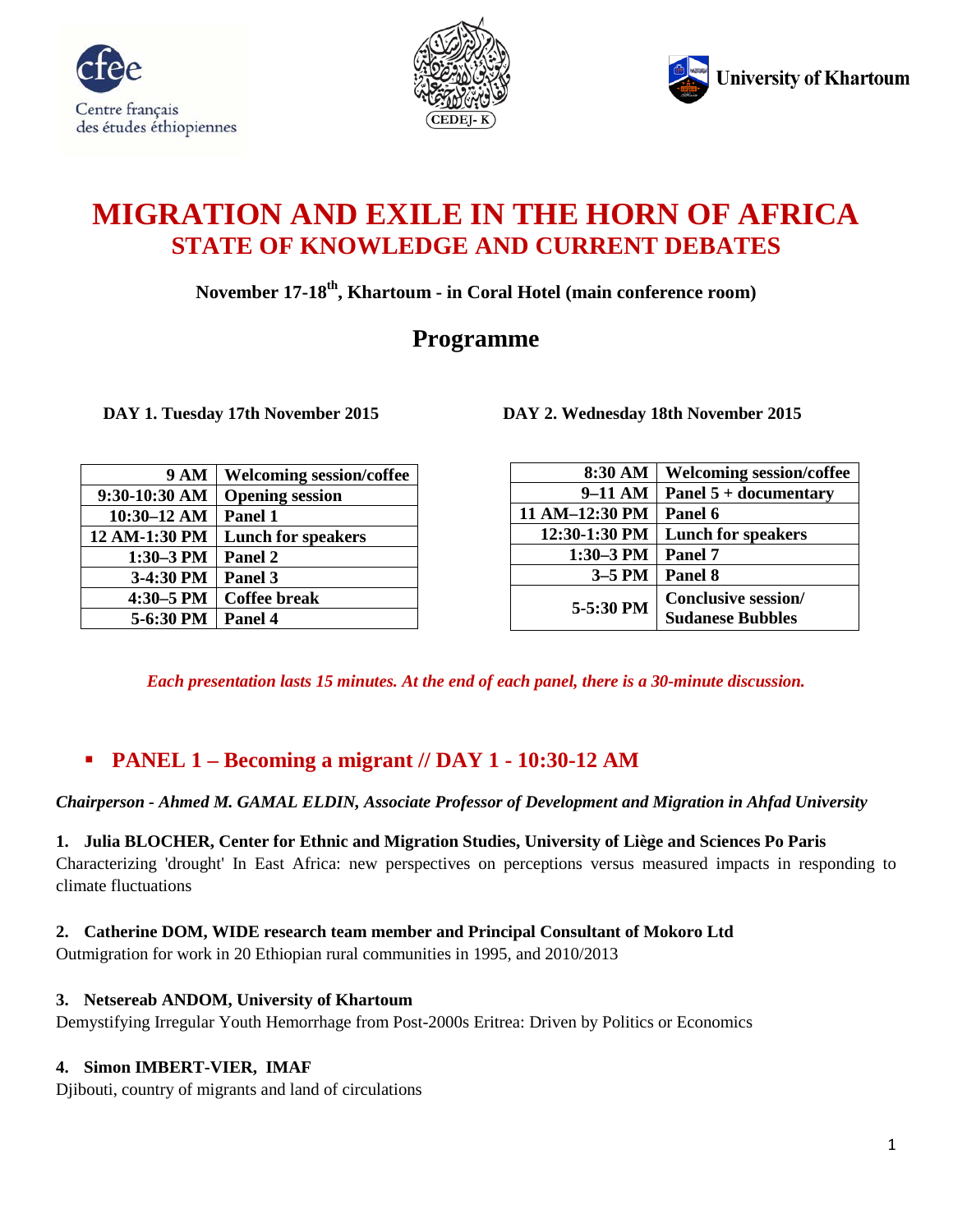





# **PANEL 2 – Travel routes and wanderings, shifting pathways // DAY 1, 1:30-3 PM**

*Chairperson – Dr Musa ADAM ABDUL-JALIL, Associate Professor of Anthropology in the University of Khartoum Introduction/***moderation** *- IOM Sudan (5 minutes)*

#### **5. Thomas OSMOND, CFEE**

Turks in Ethiopia/Ethiopians in Turkey: Exploring the Local/Global Dynamics of Current Migrations Between Asia Minor and the Horn of Africa

#### **6. Samia TECLE, Masters in Environmental Studies, York University (Canada)**

The Exodus Continues: Exploring the Changing Routes, Destinations and Experiences of New Eritrean Refugees

#### **7. Maysa AYOUB, CMRS AUC**

Livelihoods and Protection of Refugees from the Horn of Africa in Egypt: Finding Durable Solutions

# **PANELS 3 and 4 – Migratory and Asylum Policies : Rights, Limitations, Repatriations, Governance // DAY 1, 3-4:30 PM and 5-6:30 PM**

*Chairperson panel 3 – Mr Berhane TAKLU-NAGGA, Senior Protection Officer in the UNHCR Chairperson panel 4* **–** *Mohamed ABDEL SALAM BABIKER, Assistant Professor in the Faculty of Law in the University of Khartoum* 

### **8. Pauline BRUCKER, Phd candidate at Sciences Po, CEDEJ Cairo (panel 3)**

We are refugees: Sudanese contestations of asylum policies in Egypt and Israel

### **9. Fesseha Berhe GEBREGERGIS**, **Mekelle University, CFEE (panel 3)**

Irregular Migration, Forced Return and Reintegration of Deportees: The Case of Tigray, Northern Ethiopia

# **10. Cristiano D'ORSI, Post-Doctoral Fellow at the Centre for Human Rights, Faculty of Law, University of Pretoria (panel 3)**

Refugees from East Africa and Israel: a tormented relationship

### **11. Mehdi LABZAE, Université Paris 1 – CESSP (panel 3)**

State-sponsored migrations in Ethiopia: A Derg resettlement village, thirty years later

### **12. Clara LECADET, EHESS Laboratoire d'Anthropologie Urbaine, and Medareshaw Tafesse MELKAMU (panel 4)**

The expulsion of Ethiopian workers from Saudi Arabia (2013-2014): the management of a humanitarian and political crisis

### **13. Elena VEZZADINI, CNRS (panel 4)**

What is my country?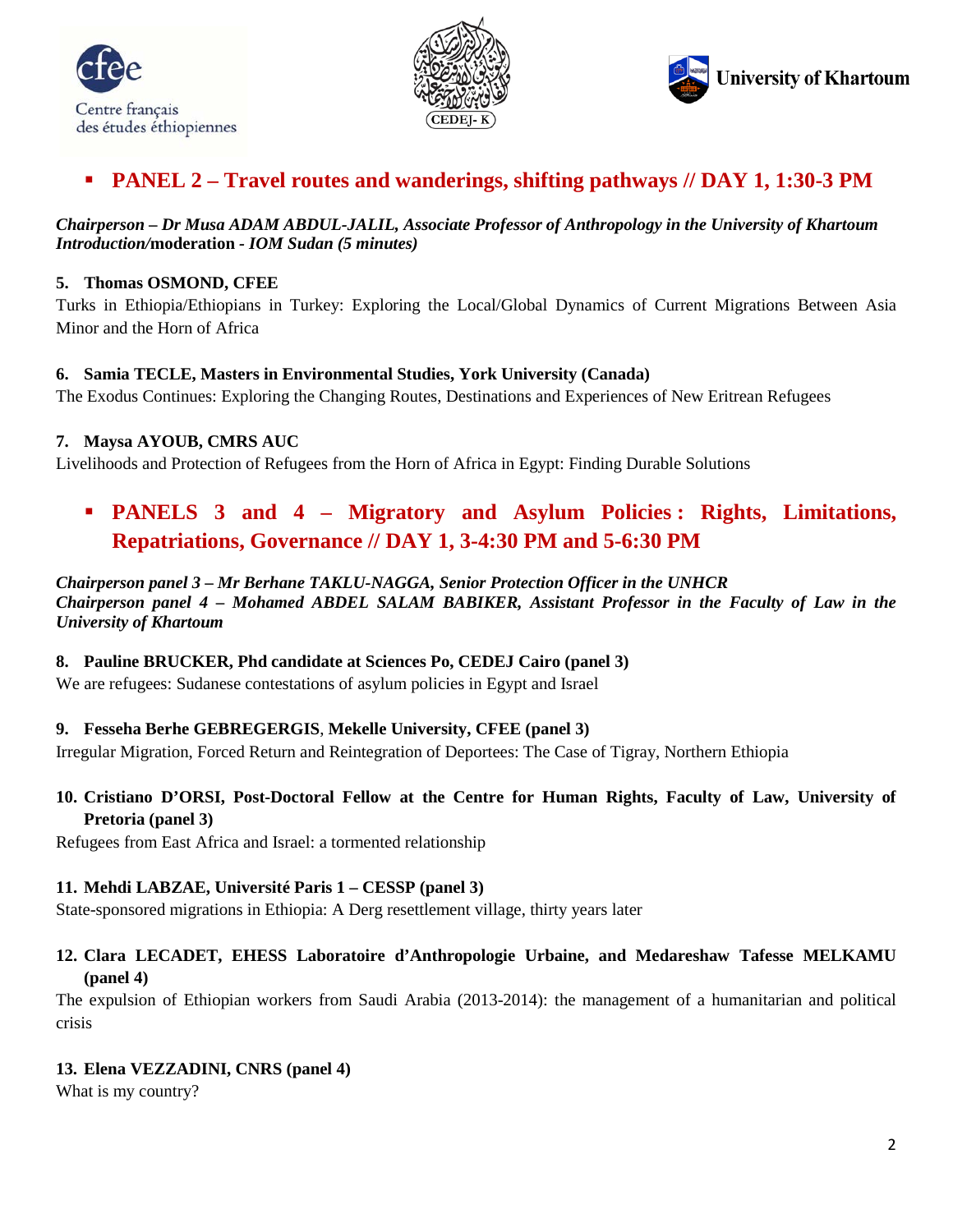





### **14. Sara SADEK, CMRS AUC & University of York, UK (panel 4)**

The Role of Civil Society Organizations (CSOs) in the survival of migrants and refugees from the Horn of Africa in Egypt after 2011

# **PANEL 5 – Migratory experience : ebbs and flows in the evolution of individual and group identity // DAY 2 – 9-11 AM**

### *Chairperson - Mai IZELDEEN, Associate Professor in Ahfad University*

*Introduction/moderation - Mrs. Katherine REHBERG, UNHCR's Psychosocial and Mental Health Consultant in Kassala (5 minutes)*

#### **15. Rania EL RAJJI, Minority Rights Group International**

Torture as a price for migration

### **16. Katarzyna GRABSKA, IHEID/CEDEJ**

Migratory trajectories of adolescence: aspirations, desires and being stuck

### **17. Mohamed TAHIR, Ahlia University**

Cultural effects of the migratory experience of the Beja

#### **18. Azza YACOUB, SOAS London**

The quest for health as a barometer of the social distinctions of Southerners in Khartoum

**Documentary** "*Time to look at girls: migrants in Bangladesh and Ethiopia*" (31 minutes, 2015), directed by Marco SPERONI, produced and researched by Katarzyna GRABSKA, Nicoletta DEL FRANCO and Marina DE REGT.

# **PANEL 6 : Trafficking and smuggling, between the Licit and the Illicit // DAY 2, 11- 12:30 AM**

### *Chairperson - IOM Sudan*

#### **19. Mohamed ABDEL SALAM Babiker, University of Khartoum**

Sudan's new Migration and Refugee Laws: Trends and Gaps in Combating Human Trafficking and creating Stateless Persons

#### **20. Ali Etrati KHOROSHAHI, Associate Protection Officer Counter-Trafficking in UNHCR**

#### **21. Benoit GAUDIN, University of Addis Abeba and IRD**

Sportive migrations of the East-African athleticism

#### **22. Omar ISMAEL MAHAMOUD, CERD Djibouti**

Foreign migration in Djibouti-city: the case of the Ethiopian Oromo people